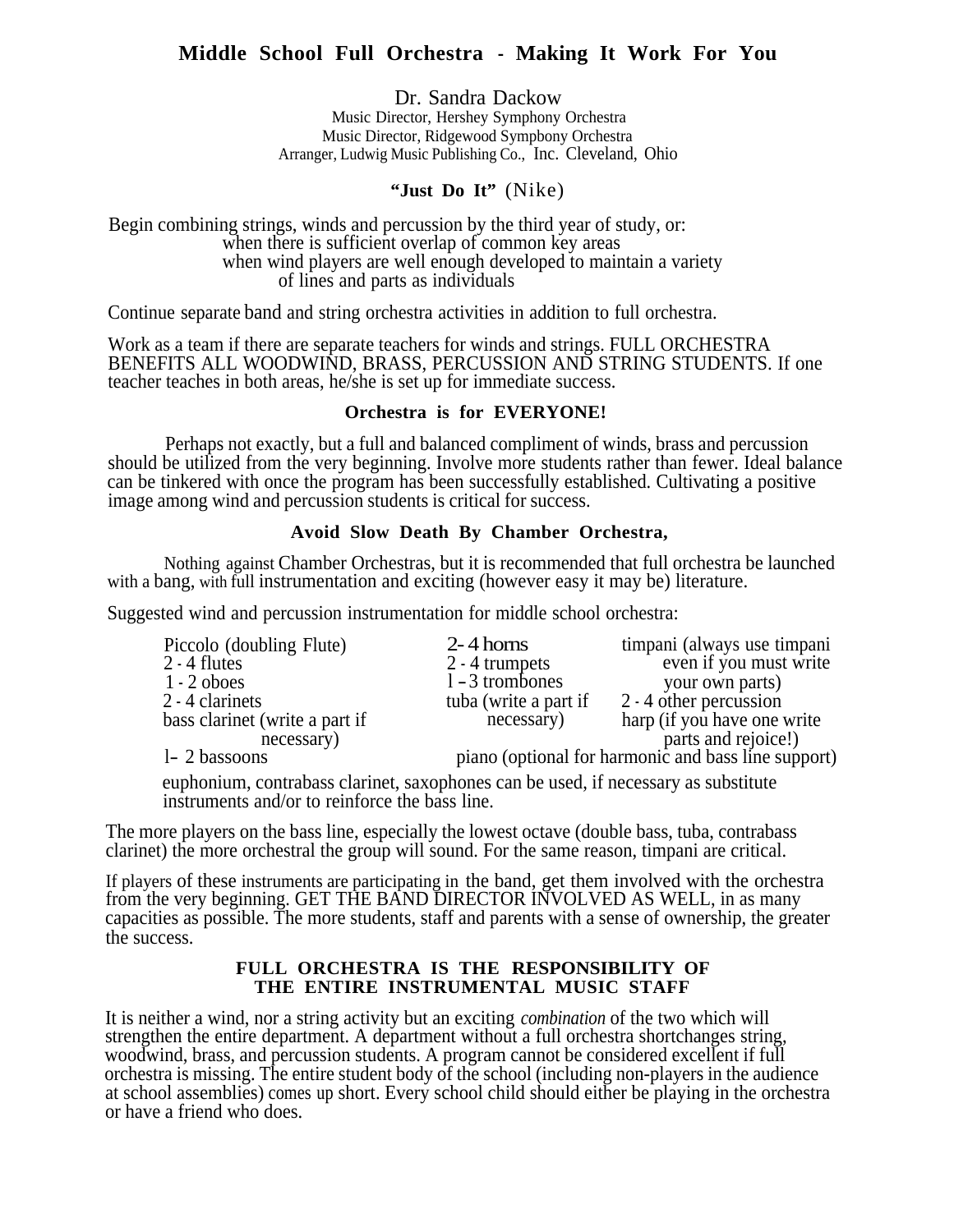# **There is ALWAYS room for CELLO**

Full Orchestra can be scheduled if the staff wants it to be scheduled. It may not be easy or convenient but, if done well, it is always worth the effort. Take time to explore non-traditional options and to put sacrifices and compromises on the table.

With such a variety of schedules in use, there is no one recommendation. Possibilities include:

before school after school during lunch, activity periods, etc. spring wind students periodically to meet during string orchestra spring string students periodically to meet with band special time created by administrative decree (especially just prior to concerts) many other local variations

Rehearse strings separately and have them concert-ready before adding the winds, brass and percussion. Once these players have been added to the group, work primarily with THEM and with shaping the sound of the orchestra as a whole.

Tune the strings first; have an efficient routine

Tune the woodwinds to A concert

tune flutes and piccolo to A above the staff tune clarinets to written B just over the break tune bass clarinet to written B below middle C

Tune brass to B flat or both A and B flat

tune young horns to written E or F above middle C

tune really young trombones, if they are having difficulty, centering a pitch on the upper B flat, to F below middle C instead

If the wind players are especially young or inexperienced, tune brass to F concert as needed, or follow a variation of the band tuning for that particular school

# **Greatest Problems for Strings**

**70% - 95%** of all orchestral playing should be off the string AT THE FROG. Not observing this simple fact keeps the majority of young ensembles from sounding remotely like real orchestras.

Bow speed is usually too slow for the sound to be focused, energized and offering any substance. Bow speed in young orchestras tend to be from 100% to 400% TOO SLOW to be effective.

# **One-size-fits-all Bow Speed = Death by Blandness**

( \*\*\* Once students begin using a faster bow stroke, be prepared to deal with the issues of not allowing the music to rush and being sure to follow the conductor)

Bowing tends to be exclusively horizontal and lateral rather than getting in and out of the string (vertical). The result is too much bow at too slow a bow speed, yielding very little volume and a sound that is dull and unexciting.

There is very little attack and definition to each stroke, even in forte passages; there is little or no resonance with the bow remaining on the string between each stroke.

Dynamic range peaks at somewhat below a true *mezzo forte* and is usually substantially less.

\*\*\*

Once you've agreed on all the notes and all the low two's, 98% of the rehearsal should focus on the RIGHT HAND issues such as attack, bow speed, bow placement, resonance, etc. Try to deal with these BEFORE the winds and percussion arrive.

# **Greatest problems for Woodwinds and Brass**

Sound is not supported

Sound is not generated with fast enough or strong enough air stream, especially in soft passages. Initial attack of each note (other than truly legato or slurred passages) is not explosive or "popped".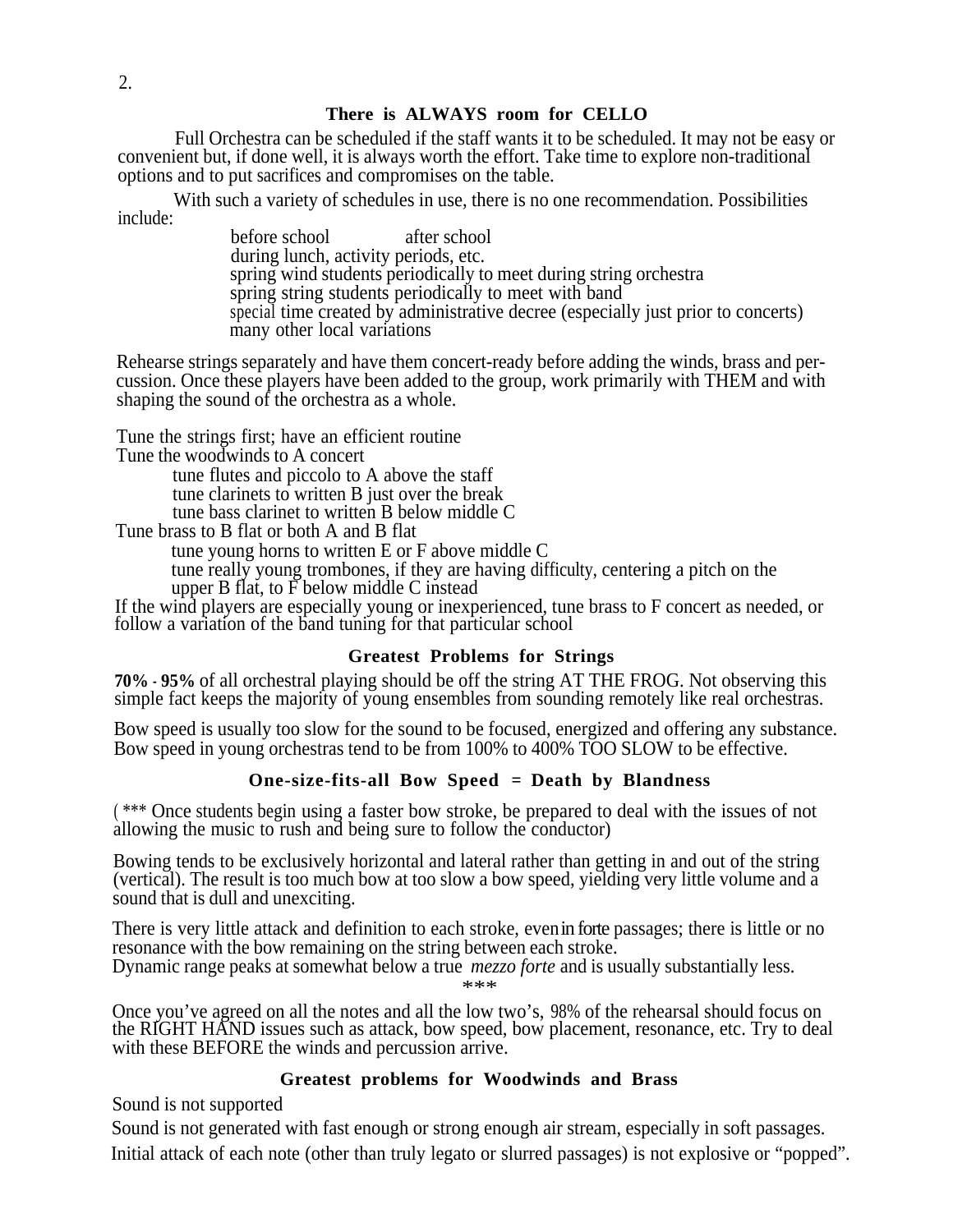Articulation is "skin deep", i. e., only generated by the tongue rather than by using the tongue in conjunction with the abdominal muscles and an explosive air stream. This superficial articulation results in in little definition and absolutely no resonance, the same sort of deadly dull sound as a string section never getting off the string. Abdominal breathing and articulation are not stressed enough in most wind programs, older and younger players alike.

Great intonation difficulties on different instruments in different parts of their respective ranges.

Strange postures which affect the sound.

A recent study indicated that choral conductors prefer blended singing over soloistic singing. The choral ensemble ideal is one in which individual voices cannot be identified. A blended sound requires less energy than a solo sound. Often the sound ideal for a large band with much doubling of parts is the same as that of a blended choral ensemble. While this blended ideal is called upon of parts is the same as that of a blended choral ensemble. While this blended ideal is called upon in some orchestral contexts also, just as often are wind players expected to soar above or cut through a mass of string players to reach the listener with important ideas. Developing this **highly energized and soloistic style** is critical. Projecting an assertive sound and strong personality is required of orchestra-l wind players and, as a rule, these characteristics are not encouraged or developed within the context of young bands. **An abdominal, rather than a thoracic mode of breathing is required to meet the demands of orchestral playing.** Young wind players are usually amazed to learn how much more physically demanding playing in an orchestra can be than playing in a large band. For the benefit of young woodwind and brass students these contrasting approaches should both be taught and experienced during the middle school years.

#### **Greatest Percussion Problems**

Tuning the timpani, not enough definition, improper sticks for different passages, too much loose rebound and not enough "snap" for the strokes.

Not being aware of proper techniques for playing usual traps (cymbals, bass drum, triangle, tambourine, etc.).

Bass drum mallet too soft, not struck in the proper part of the head, sound not focused, drum out of control, too much resonance (except when you want it).

Cymbals choked after every note, suited to much band music but not much for orchestra.

Triangle not struck with tip of beater.

Tambourine players not aware of thumb roll.

Snare drum played with too loose a stroke, resulting in a lack of definition.

Remember - Much percussion writing in band literature is a sort of **rhythmic continuo** and a part of the measure-to-measure texture. Orchestral percussion (other than timpani) tend to be used for emphasis and color and usually demands a much more assertive approach. Though there may be fewer notes to play, these generally are required to be brought "to the fore" more often than in band literature. Cymbal crashes and bass drum notes in particular tend to be underplayed by students new to orchestra.

### **Greatest Ensemble Difficulties**

When learning new music, the orchestra will drag and produce a superficial sound totally lacking in rhythmic subdivision.

When the notes have been learned, the orchestra will rush and produce a superficial sound totally lacking in rhythmic subdivision.

*(have you detected a pattern, yet?)*

Students don't watch.

Students watch but don't follow